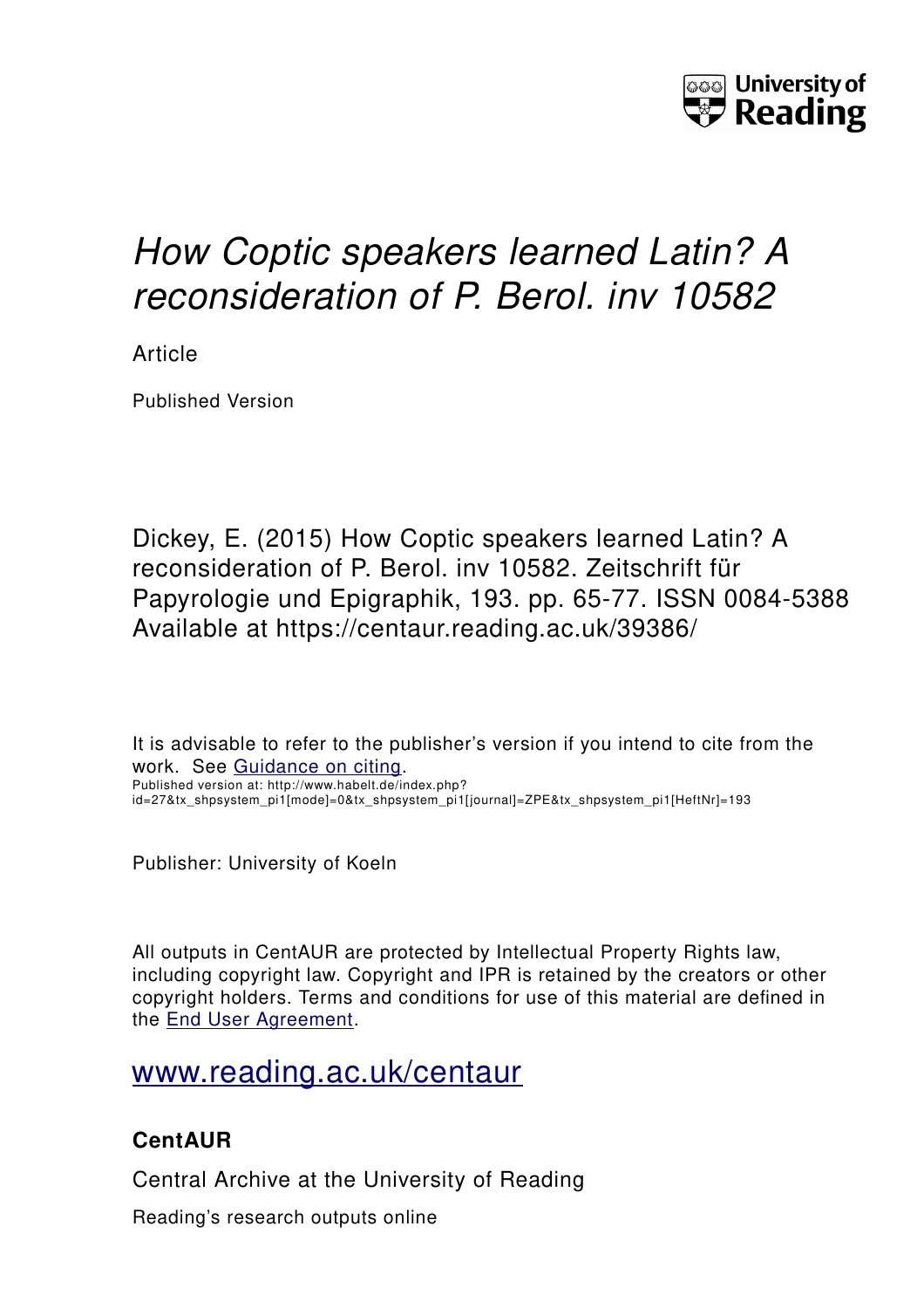ELEANOR DICKEY

HOW COPTIC SPEAKERS LEARNED LATIN? A RECONSIDERATION OF P.BEROL. INV. 10582

aus: Zeitschrift für Papyrologie und Epigraphik 193 (2015) 65–77

© Dr. Rudolf Habelt GmbH, Bonn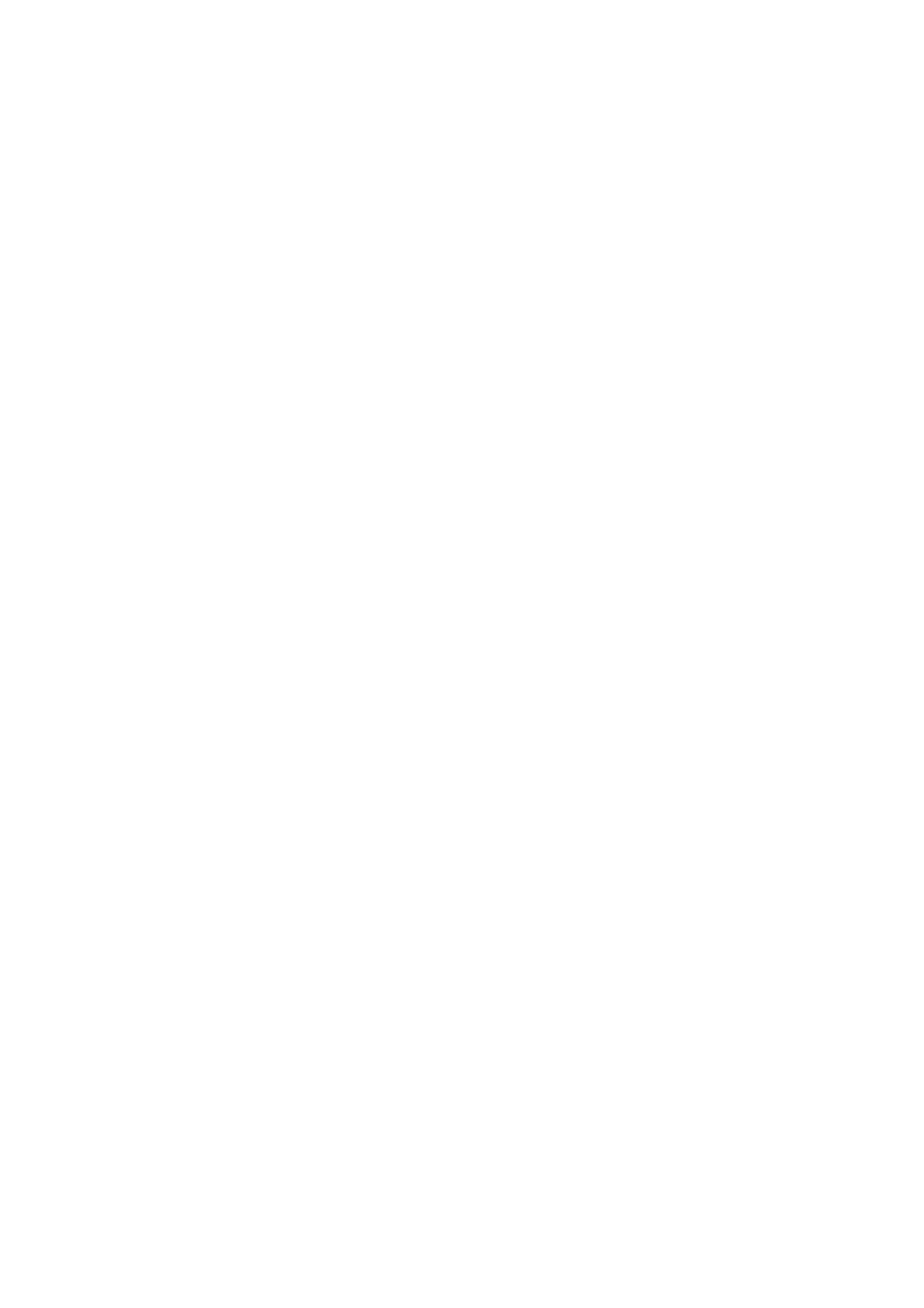#### HOW COPTIC SPEAKERS LEARNED LATIN? A RECONSIDERATION OF P.BEROL. INV. 10582

The trilingual colloquium preserved in P.Berol. inv. 10582 is a fascinating document, offering as it does a glimpse into a moment when some language learner(s) used Latin, Greek, and Coptic in the same text.<sup>1</sup> The text on the papyrus<sup>2</sup> is a cross between a dialogue and a phrasebook, evidently intended for early-stage language learning, with the Latin transliterated into Greek script. First published by W. Schubart in 1913,<sup>3</sup> the text was largely neglected until Johannes Kramer re-published it in the context of more information about ancient language-learning materials (1983: no. 15, 2010).4 Despite the considerable advances made by Kramer, further improvement is possible both in the text and interpretation of the colloquium and in making it comprehensible to readers, so a revised edition and translation are offered here.

The papyrus has no archaeological context (it was purchased on the antiquities market in Egypt in 1904) but can be dated to the fifth or sixth century AD from the script, which has Coptic tendencies. Kramer expressed a preference for the fifth century and Schubart for the sixth, but both believed that it could come from either century.<sup>5</sup> The papyrus has been badly damaged; not only are there numerous holes, particularly in the middle of the page, but a chemical solution used by Schubart (1913: 34) to make the ink more readable has caused it to run, so that many lines are now illegible. Fortunately not all parts of the papyrus were treated with the solution (some small fragments that had escaped Schubart's attention and hence his chemicals emerged in the 1980s), and photographs of the text before the chemical damage also exist. Nevertheless I have not been able to read (or, in some cases, even find) some letters that appear to have been present when earlier editors saw the text. In those situations I have respected the earlier editors' readings and merely added dots or brackets to indicate the current condition of the papyrus.

The papyrus is a single leaf from a codex 27 cm high and 19 cm wide, containing two columns on each side; each line in each of these columns contains a Latin word in Greek transliteration, a double point, a Greek word, another double point, and then a Coptic word.<sup>6</sup> The columns are somewhat wider than could conveniently be fitted onto the page, so the second column on each page has an irregular left margin as it wraps around the line-ends of the first column. Occasionally a long phrase is continued on the following line, which therefore ends up unusually short; these continuations are usually marked with paragraphoi. This layout is a significant handicap for a reader (or editor), because the way the boundary between the two columns fluctuates means that it is not always certain which column a word was supposed to belong to. Because the Latin is in Greek script and the Greek and Coptic alphabets are effectively identical except in a few letters, it is not possible to distinguish the different languages by their alphabets: one has to decipher the words first and then decide which language they belong to, and this situation combined with the layout has naturally led to some disagreements about the interpretation of letters in the middle of the page. I attempt to reproduce the original layout here, but because modern readers are used to reading Greek and

<sup>&</sup>lt;sup>1</sup> I am extremely grateful to Fabian Reiter and the staff of the Neues Museum in Berlin for allowing me to see the original document despite the considerable complications involved, for providing me with excellent photographs, and for help with some readings. I am also very grateful to Rachel Mairs and Daniela Colomo for help with the Coptic, and to Jürgen Hammerstaedt, Martin West, and Philomen Probert for reading this article and suggesting numerous corrections. All mistakes that remain are my own.

<sup>2</sup> The papyrus is number 3009 in *M–P*<sup>3</sup> (http://promethee.philo.ulg.ac.be/cedopal/indexsimple.asp), 6075 in *LDAB* (http:// www.trismegistos.org/ldab/), and I 609 in Beltz's catalogue of the Berlin Coptic manuscripts (Beltz 1978: 98).

<sup>3</sup> This edition was reprinted by Cavenaile (1958: no. 281).

<sup>4</sup> Kramer's 1983 edition was reprinted by Hasitzka (1990: no. 270).

<sup>&</sup>lt;sup>5</sup> See Schubart (1913: 28) and Kramer (1983: 97, 2010: 558); the fifth-sixth century date is also given by Cavenaile (1958: 394) and Hasitzka (1990: 210).

<sup>6</sup> This layout is normally altered in modern editions of the papyrus, but see the comments by Ammirati and Fressura (forthcoming: §5).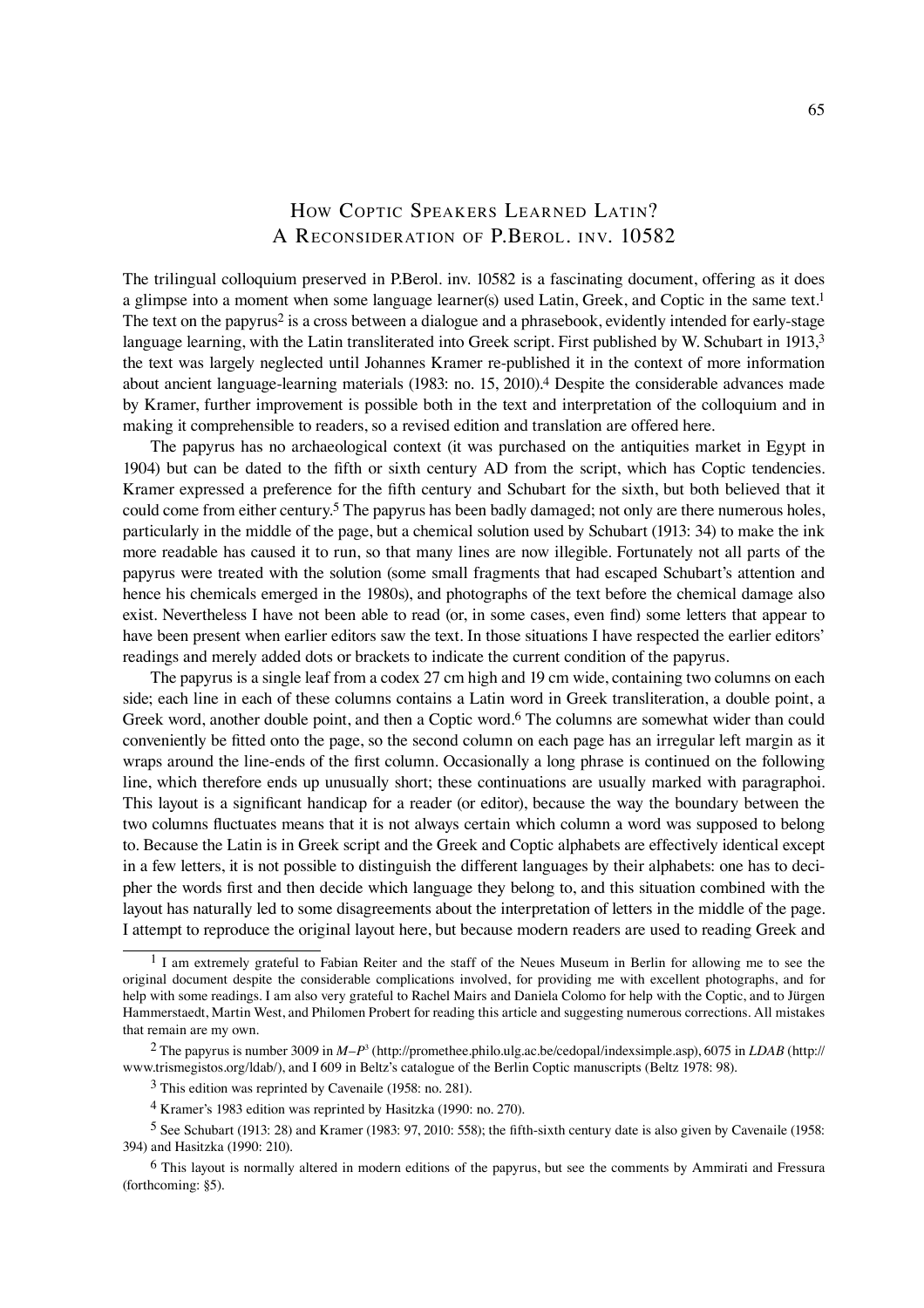Coptic in distinctly different fonts the Latin and Greek are here transcribed in a Greek font and the Coptic in a Coptic font.

The Coptic version of this text is highly problematic. It was evidently composed and/or copied by someone with a poor understanding of the language, and it has then been edited by a succession of scholars with little knowledge of Coptic. The only attention this text has received from a real Coptic scholar came in 1985 from Wolfgang Brunsch, who made some corrections to the Coptic on the basis of Kramer's 1983 edition; Kramer later incorporated those corrections into his 2010 edition. But Brunsch must have worked from the edition rather than a photograph or the original, for the Coptic readings have in a number of places ended up incompatible with the preserved traces: they may be what the scribe should have written or even what he intended to write, but they cannot be what actually stood on this papyrus. I am not in a position to solve this problem fully, since I am not a Coptic expert either. I have therefore decided that the best solution for now is to alert scholars to the problem, remove from the text the readings that cannot be reconciled with the traces on the papyrus, and include in the notes explanations of the difficulties; I hope that some day soon a real Coptic scholar will re-edit this text.

This edition is based on a personal examination of the papyrus as well as numerous photographs from different dates.

Diplomatic transcript:

| Recto                                         |                                                       |                                                      |    |  |  |
|-----------------------------------------------|-------------------------------------------------------|------------------------------------------------------|----|--|--|
|                                               | column 1                                              | column 2                                             |    |  |  |
|                                               |                                                       | traces                                               |    |  |  |
| $\mathbf{1}$                                  | ομνιβους:παςιν·ογοΝΝΙΘ:                               | φηκι:εποιηςας: [λιθιΡθ]                              | 36 |  |  |
|                                               | ακκουμβεντιβους: τοι ανακει ακκενδιτε: αναψαται:      |                                                      |    |  |  |
|                                               | μενοις: εαιλχειολ: ογτιι[ρ] ογ.                       | λουκερ[v]ας:τουςλυχνου[c]: η 2ΗΒΟ                    |    |  |  |
|                                               | ci: ouvnc: ειπαντες: εσχεΝΤΟ                          | ετπροσεκουαμινο: καιπρο                              |    |  |  |
| 5                                             | βιβεριντ: επιαν: λγοφ.                                | πεμψαται: γύλρωο ρ'πηχοογ                            | 40 |  |  |
|                                               | τεργε: καταμαξον: Βωτι:                               | ομνης:παντες                                         |    |  |  |
|                                               | μενταμ: την τραπεζαν:                                 | cερμω: ομιλια: Πψεχετήρογ                            |    |  |  |
|                                               | αδπωνιτε:θεται: Ογως                                  | κω[τιδια]νους: καθημερινη:                           |    |  |  |
|                                               | ινμενδιουμ: εις τομεςον:                              | $Nθ$ $θ$ $θ$ $θ$ $θ$ $θ$ $θ$ $θ$ $θ$ $θ$ $θ$ $θ$ $θ$ |    |  |  |
| 10                                            | κανδελαβρας: τα [cλυχνι]ας ΝΗΚΑΝΤΗλΑΙ · κοιδ φακιμους |                                                      | 45 |  |  |
|                                               | ετακκεντιδε:κ[αιαναψ]αται <i>λγ</i> ωχρο              | τιποιουμεν: ΤΝΑΡΟΥ                                   |    |  |  |
|                                               | λουκερνας:λου [ ]: Ν2ΗΒC:                             | φρατερ:αδελφε                                        |    |  |  |
|                                               | διλουκε:φωθ[ι cov: POYOGIN]                           | [λι]βε[ντ]ερτη:ηδεωccε: τηλγψλϊ                      |    |  |  |
|                                               | δατενοβιο:δοτε[ημιν: ]                                | еідіпо емдтерок: по ерок                             |    |  |  |
| 15                                            | βελλαρια:τραγηματα:                                   | βιδεω:ορω:                                           | 50 |  |  |
|                                               | ουνγουεντουμ: μυρον: στοι                             | ετεγωδη: καγωσε: λγωλησκτοκ·                         |    |  |  |
|                                               | δικιτε: ειπατε: χοος                                  | δομινε:δεςποτα: ΠΧΟΘΙΟ:                              |    |  |  |
|                                               | <b>ομνης:παντες:</b> ετηρτη                           | ετνως: καιημεις: λγωληση:                            |    |  |  |
|                                               | φιλικιτερ: ευτυχως                                    | $\beta$ ως:ημας: ληλη                                |    |  |  |
| 20                                            | βενενως: καλως ημας[:]                                | veck[lo]: OUKOLOa: NTICOOYNAN                        | 55 |  |  |
|                                               | ακκιπιστι: εδ[εξω:]                                   | KOIC:TIC:NIM:                                        |    |  |  |
|                                               | ετρεγαλιτερ: καιβας[ιλικω]ς:                          | <b>οςτιςουμ:τηνθυραν:</b> ΜΠΡΟ:                      |    |  |  |
|                                               | <b>ουττιβι:ωccol:</b> Ne[GeTC]PANAK                   | πωλίτατ: κρουει: πε αχωλε                            |    |  |  |
|                                               | δεκετ: αρεςκει                                        | εξιειτο: εξελθ[ε:]· Ν· ΜΟΥΒΟΛΟΥΝ:                    |    |  |  |
| 25                                            | νηκοιίδ: μητι: ΜΗΠΦΟ:                                 | κιτωφορας: ταχεωςεξω:                                | 60 |  |  |
|                                               | βουλτις:βουλεςθαι:ητετηογωω                           | <b>KWBOA6HUH:</b>                                    |    |  |  |
| ικδορμιρε: ενταυθα: κοιμηθηναι: ελικοτκηπικε: |                                                       |                                                      |    |  |  |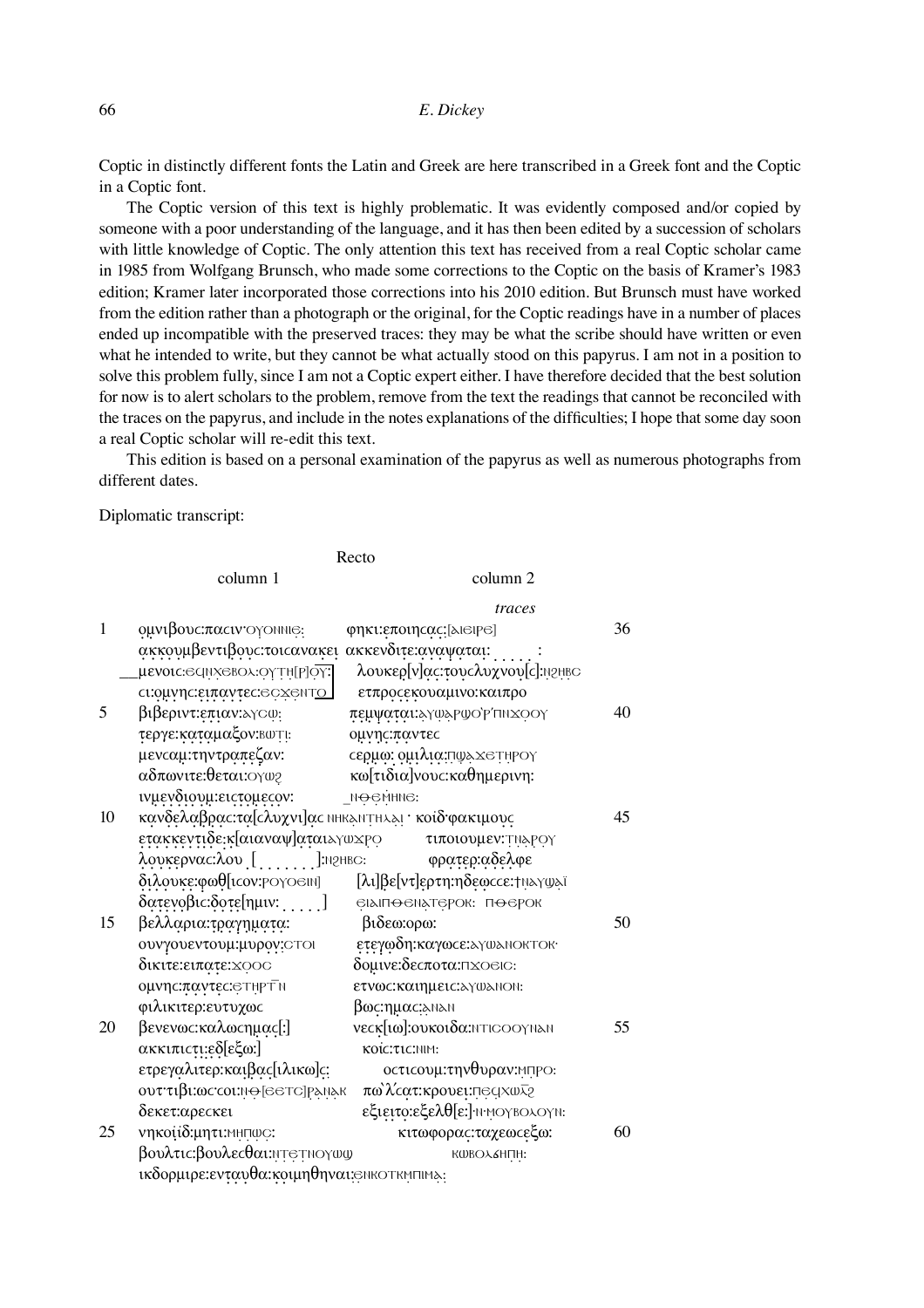κουοδεερωεετ: οτιοψεε ετιν: χερογρεπε: ετδιεκε: καιμαθε: εςτινοκ καιεντουτω: λγως ΜΠΑΙ - λγως ΜΘΗ.

- 30 γρατιας: χαριτας: †ψ[ͼπ] ειιωστιγκοτ [κο]ις εςτ: τις [ες] τιν: ΝΙΚΠΗ: αβημος εχομεν: [ ]πτ αυτκοί [εμ:]ητινα: Η ω ΗΝΟΔΝΙΜ: 65 ουτιουϲϲειϲτι :ωϲκ [εκελευκαϲ: πετιτ:αναζητει]: κουοδβως: ουμεις [:Πετετη κωτει: βουλτιϲ.βουλεϲθε:ⲧⲉ [ⲧⲛⲟⲩⲱϣ α]βαυρηλιω: α̣ πα [υρ]ηλιου
- 35 εγωμεουμ: εγωτοεμον: λκοκπετρηωϊ:

#### βηνιτ:ηλθεν:<sub>[λ</sub>οθι:

Textual notes: Latin and Greek (NB 'Kramer' refers to his 2010 edition)

- 12 λου[κερναϲ] Schubart (in the Greek); τουϲ [ λυχνουϲ] Kramer. Kramer's reading receives strong support from the parallel in line 38 and may well be what the scribe intended, but it cannot be what he originally wrote, as the  $\lambda$  at the start of the Greek is unmistakeable.
- 13 αιδουμε: ψωθ [ιον] Schubart
- 21 κεδε [ξ]ω Kramer
- 26 βουλεϲκαι Kramer
- 28 κε οτι οψε εϲτιν Kramer
- 32 κ[εκελ]τευ[κ]ας Kramer

Textual notes: Coptic (NB 'Kramer' refers to his 2010 edition)

- 1 OYON NIM Kramer and Schubart, making sense in Coptic, but the last letter is certainly not M
- 3 Thus Schubart, suggesting scribal error for ∈ $q$ κω ∈ΒΟΛ; Kramer reads ∈ $q$ Να ∈ΒΟΛ, which at Brunsch's suggestion he takes to be scribal error for  $\epsilon$  q<sub>NHX</sub>  $\epsilon$  BO $\lambda$ , but there is certainly no horizontal at the bottom of the fourth letter. The line drawn around the end of this line and the next seems to indicate that ⲟⲩⲧⲏ [ⲣ]ⲟⲩ is to be taken at the end of line 4

6 BONI Schubart

- 7 Schubart suggests that the Coptic was omitted here because it would be identical to the Greek
- 10 Kramer suggests that ΝΗΚΑΝΤΗΛΑΙ is scribal error for ΝΗΚΑΝΤΗΛΑΒΡΑ
- 11 Kramer suggests that λγωχρο is scribal error for λγω χερο
- 12 Kramer suggests that **N2HBC** is scribal error for NN2HBC
- 18 Kramer suggests that  $\epsilon$ THPTN is scribal error for THPTN
- 19–22 Schubart suggests that the Coptic was omitted here because it would be identical to the Greek
- 24 Schubart suggests that the Coptic was omitted here because it would be identical to the Greek
- 26 Both Kramer and Schubart read the Coptic thus, but the second  $\tau$  does not have a crossbar; it looks exactly like  $\iota$
- 27 Thus Schubart;  $K \in \mathbb{R}^N$  Kramer, but there is no space for the  $K$ , and the Coptic is perfectly good without it
- 30 ϯϣ[⊓]℮ℕ℮ΟΤΝϨϺΟΤ Kramer, following Brunsch who thinks this would be scribal error for ϯϣπϩϺΟΤ ⲉⲛⲑⲟⲧⲛ – but the lacuna is too big to have only one letter in it, and Rachel Mairs suggests the legitimate variant †ψ[e⊓] εΝΘΟΤΝ εναινάστ, which would fit better. Schubart read only ψ[n εναινάστ], but since then an additional fragment has provided part of the rest of the words
- 31 Traces after the Greek, left undeciphered by Schubart, are probably Coptic; Kramer reads them as *ρ*ΜΟΤ, but that would be both redundant (since it already appeared on the previous line) and the wrong word to repeat if one were going to repeat something here (since it means 'thanks' rather than 'have' or 'give'). The traces remaining indicate that the word here would have been at least five letters long and end in something like  $\Pi$
- 33–4 To match the Latin and Greek the Coptic ought to have 'what you' on line 33 and 'you desire' on 34. Schubart left 33 blank and in 34 read τ $\epsilon$ [τιογωψ], with a note saying that Plaumann suggested τω[ες]. Schubart's reading of 34 fits the traces well and works linguistically if one assumes that the scribe was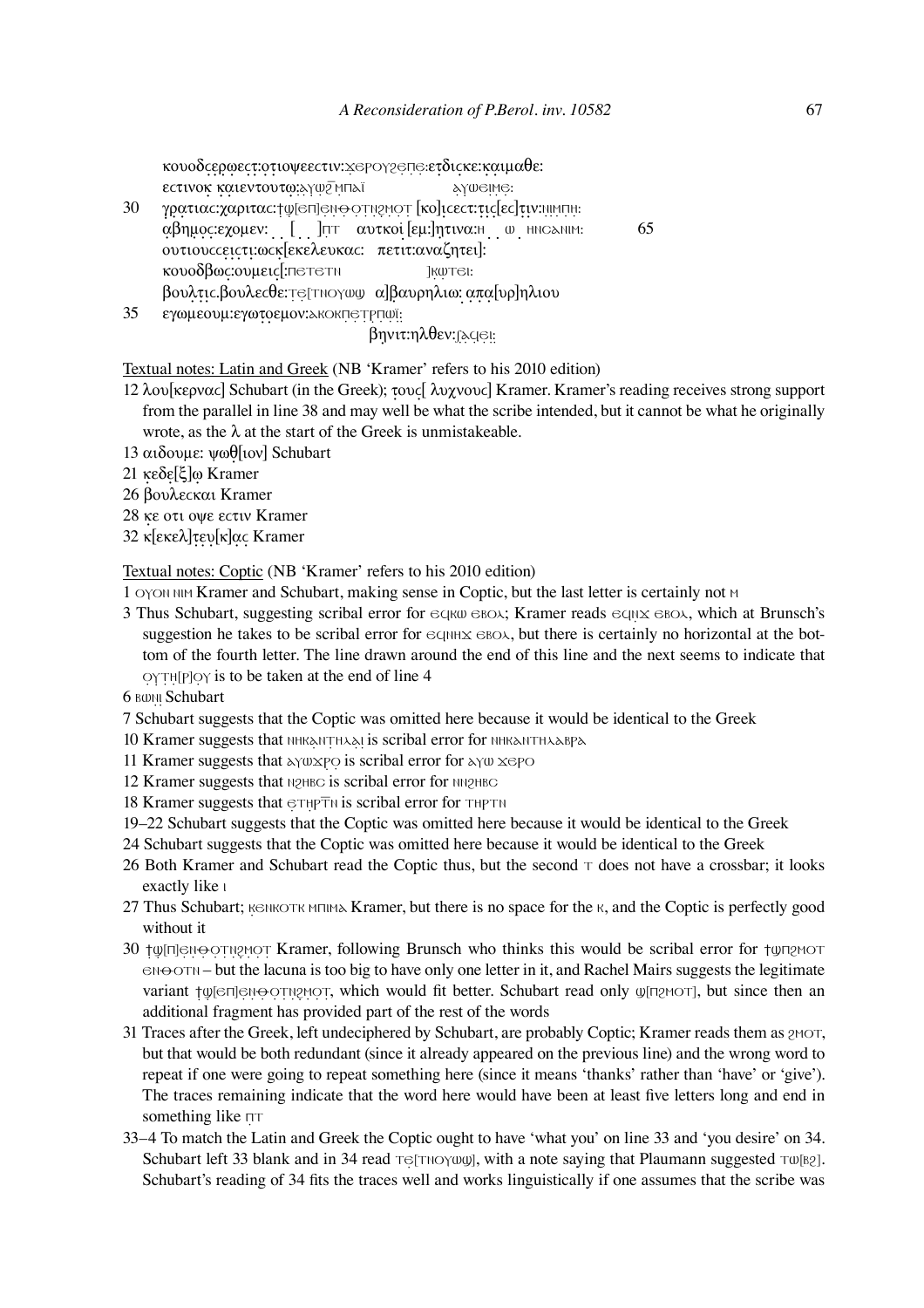aiming for  $N^T$   $\gamma$  ou desire', as in line 26, but accidentally omitted the first  $\gamma$ ; it is however incomplete without 'what you' on line 33, where Rachel Mairs accordingly suggests the supplement  $\Box \Box$ **ETN.** Kramer took a different tack, restoring on 33 [: ΠΕΤΕΤΝΤΟΒΡΩ], which means 'what you desire' and therefore translates the Latin and Greek of both 33 and 34; in 34, following a suggestion of Brunsch, he read MM<sub>[OQ]</sub>, which is incompatible with the surviving traces

- 35 Kramer suggests (1983: 105) that λειδικ (which makes no sense but is certainly the reading on the papyrus) is scribal error for *λΝΟΚ* 'I'; Schubart reads *λΝΟΚΠΘ Τ*ΑΠΤΗ
- 36 Kramer supplements this line with λειρε, but Daniela Colomo points out that it should be λιειρε
- 37 Kramer suggests  $x \text{p}$  here, as scribal error for  $x \in P$ . but a longer word than  $x \text{p}$  or even  $x \in P$  is needed
- 38 (N)N2HBC Kramer; N2HBEC Schubart; N2HBC was suggested by Rachel Mairs
- 42 ⲛϣⲁϫⲉⲧⲏⲣⲟⲩ Schubart, which is equally possible from the traces but does not make sense
- 46 Kramer suggests that ⲧⲛⲁⲣⲟⲩ is scribal error for ⲧⲛⲛⲁⲣⲟⲩ; Schubart read ϯⲧⲛⲛⲁⲣⲟⲩ, but there is not enough space for that
- 48 Brunsch suggests that  $\omega$ ε may be scribal error for  $\omega$ εροι
- 49  $\epsilon$  ειλιπ $\epsilon$ θε εροκ: π $\epsilon$  εροκ Kramer, but the middle of this does not fit the traces; ]ерок: Τι $\epsilon$ ерок Schubart, who did not have the fragment containing the first part of this phrase
- 50 There is no good explanation for the omission of the Coptic here; it would not have been the same as the Greek (as is the case in many other places where the Coptic is omitted) but rather †N
- 51 Kramer suggests that <u>λΥΦΑΝΟΚΤΟΚ</u> is scribal error for *λΥΦ* λΝΟΚ ΝΤΟΚ·
- 58 Kramer's {ⲡ}ⲉϥⲭⲱϩⲗ is a typographical error; he clearly intended to follow Brunsch's suggestion that the text has πeqχω $\alpha$ , scribal error for eqχω $\alpha$ , Schubart reads πeqχω $\bar{\alpha}$  and suggests that this is scribal error for <del>Πε</del>σκωλ<sub>2</sub>
- 59 ·ⲛ·ⲙⲟⲩⲃⲟⲗⲟⲩⲛ is Schubart's reading and what stands on the papyrus; the dots on either side of the initial **N** indicate expunction, which fits with the fact that the N should not be there, but the final  $OγN$ , which makes no more sense, is not expunged. Kramer reads {N}λΜΟΥ ΘΒΟΛ ΔΗΠΗ, incompatibly with the surviving traces
- 61 KW<sub>2</sub>O SHITH Schubart
- 63 ⲁⲩⲱⲉⲓⲙⲉ : Traces of about three additional letters appear below and to the right of this word; it is unclear whether they belong to this line or to the following one, as they are aligned with neither
- **64 Both Kramer and Schubart read NIMTIE, but the last letter has a long vertical and seems most unlikely to** be ⲉ; it looks like ⲏ
- 65 HO[ ] KWTHNCSNIH Schubart; ηςυχως Η ΝCS ΝΙΗ Kramer, but this does not fit the traces and does not make sense in the Greek context
- 69 ϯⲁϥⲁⲓ Schubart, with note suggesting that this is scribal error for ⲁϥⲉⲓ

Verso

|    | column 1                                                                 | column 2                                                  |     |
|----|--------------------------------------------------------------------------|-----------------------------------------------------------|-----|
| 70 | [νουντιο]υμ: φαςιν: ΟΥΟΥΦ:                                               | κουοδ: οτι                                                | 107 |
|    | [τουλι]τ: ηνεγκεν: ειθμη                                                 | μουλτω:πολλω: 2022.                                       |     |
|    | κ[λα]μα:καλεςον:ΜΟΥΤΘ                                                    | τεμπορε: τωχρονω: Νογιω:                                  |     |
|    |                                                                          | ιλλουμικ: αυτονεν[τ]αυθα: Ροαεπ[ιΜλ.] λιττερας: γραμματα: | 110 |
|    | κοιιδ'ες τιες τιν [: ]ΟΥΟΥΠΕ:                                            | ατη: αποςου: 21ΤΟΟΤΚ                                      |     |
| 75 | πουερ: παι: Πκογι                                                        | νονακκιπι: ουκελαβον: ΜΠΙΣΙ:                              |     |
|    | $K$ <sup>2</sup> $\delta$ : $\tau$ $\iota$ : $\mathbb{N}$ $\mathbb{M}$ : | ποςτμουλτουμ: μεταπολυν:                                  |     |
|    | νουϊτιας: αναγγελε[ις:]                                                  | $\ldots$ , $\ldots$ , $\ldots$ , $\ldots$                 |     |
|    | [ομ]νια:παντα                                                            | εργο: τοιγαρτοι:                                          | 115 |
|    | βενε:καλως                                                               | τεμπους: [χρον]ον                                         |     |
| 80 | μαξιμους:μαξιμος:                                                        | μιττεμ[ιι: απος] τιλογμοι: εμπτιμει:                      |     |
|    |                                                                          | τηβουλ: cε[β]ολεται: (10γουκ: [επιστουλα]μ: επιστολην     |     |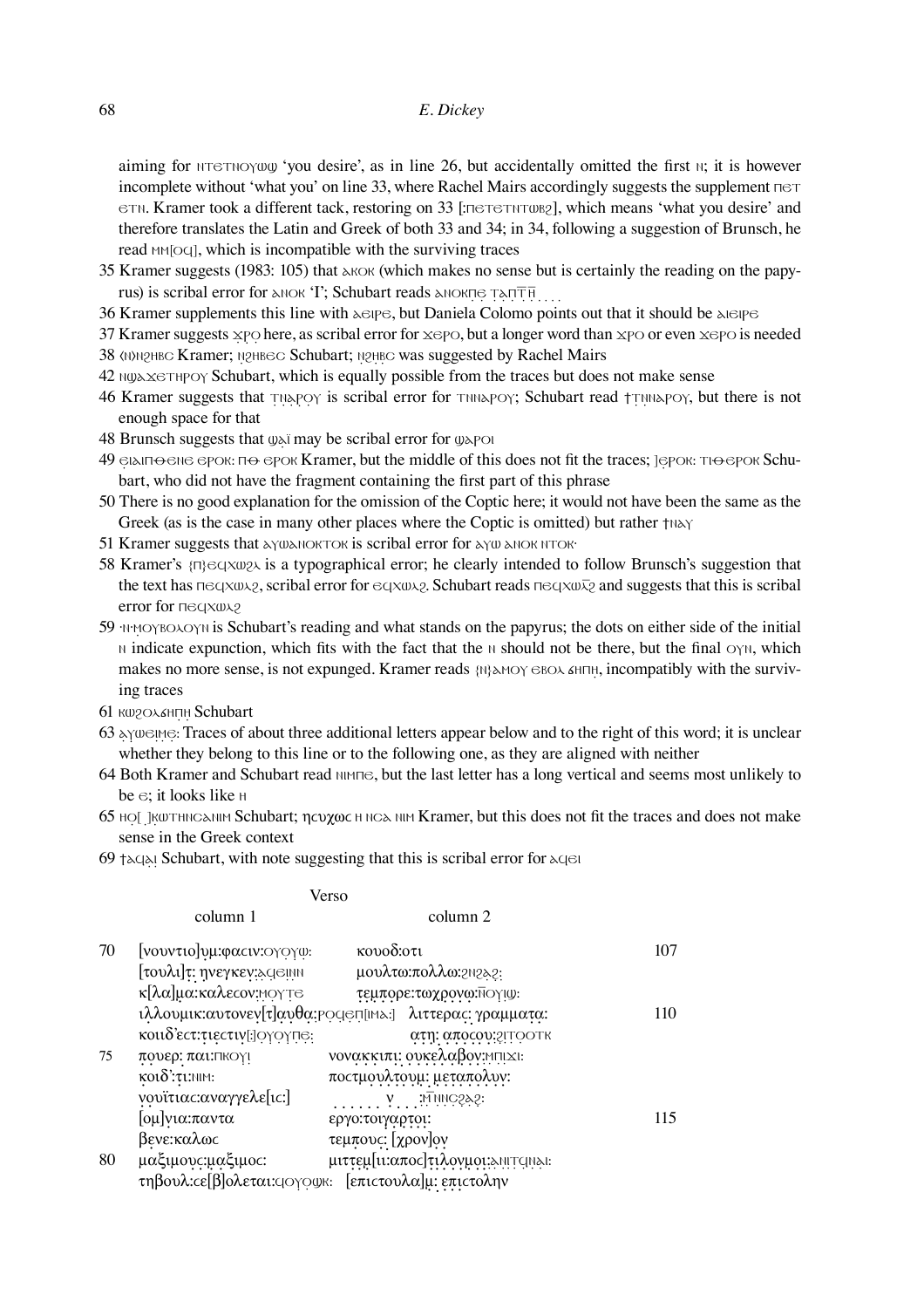|     |                                                                                                                                                                                              | cαλουταρε[:]αcπαcαcθ[αι:wme: oυτιλ]αριουc:ιναιλαρος:                    |     |
|-----|----------------------------------------------------------------------------------------------------------------------------------------------------------------------------------------------|-------------------------------------------------------------------------|-----|
|     | ουβιες τ.πουες τιν: (Τ[ωΝ:                                                                                                                                                                   | $Z$ $E$ ] $O$ $Y$ $P$ $O$ T:                                            | 120 |
|     | φορας: εξω: ΒΟλ                                                                                                                                                                              | φια[μ:γε]νηθω:τηλψωπe·                                                  |     |
| 85  | cτατ: ιcταται: (129ePar(1                                                                                                                                                                    | αςπαςαι ψιης·                                                           |     |
|     | βενιατ:ελθατω: μερεςιει:                                                                                                                                                                     | ομνις: του ως: παντας: του οκους:                                       |     |
|     | <b><i>ivtpo: ενδον: 2IOYN</i></b>                                                                                                                                                            | <u>— Ņ</u> ėlėmiÿklibo.l:                                               |     |
|     | βενε:καλως:θαθέρωλη                                                                                                                                                                          | βενιατ:ελθατω: ηλρες αει                                                | 125 |
|     | βενιςτις:ηλθας: εκει                                                                                                                                                                         | <b><i><u>ιντρω:</u></i></b> ενδον: 2120γη:                              |     |
| 90  | $\alpha\lambda$ ουταντ: ασπαζονταις ε: βο []. ε                                                                                                                                              |                                                                         |     |
|     | еоүаспасемоок:                                                                                                                                                                               | $\alpha\mu$ []                                                          |     |
|     | τηινφαντης: σεταβρεφη:                                                                                                                                                                       | $\mathfrak{e}_{\overline{1}}$ , $\left[\ldots,\ldots\right]$ , $\ldots$ |     |
|     | <b>NKGKG</b>                                                                                                                                                                                 | cικουτ[:κα]θως:                                                         | 130 |
|     |                                                                                                                                                                                              | $[\pi]$ ερηγρινη: οιξενοι: NWHMO:                                       |     |
|     |                                                                                                                                                                                              | ετπαρεντης: καιοιγονεις: ΜπηθΙΟΤ $\theta$ ,  κ. $\theta$ $\theta$ MOT:  |     |
| 95  | ιςτορουμ: αυτων: Νωογ                                                                                                                                                                        | $Y$ C: $X$ GNE2TOOY:                                                    |     |
|     |                                                                                                                                                                                              | μις ηρουντιεπεμψαν: εγχοργκαθιγιλιας: αγρυπνεις: κρης:                  |     |
|     | τιβι: αυτεμ: coιδε                                                                                                                                                                           | νεκεςςιτας:ηαναγκη:                                                     | 135 |
|     | ανκ: ταυτην: Τει                                                                                                                                                                             | φηκιτμη: εποιηςενμε:৯ς»»τ:                                              |     |
|     |                                                                                                                                                                                              | επιςτουλαμ: την [επι]ς τολην βιγιλαρε: αγρυπνης αι: PHC:                |     |
| 100 |                                                                                                                                                                                              | περ: πουερουμ[:διατ]ουπαιδος: προ[δεα]μους:προελθωμεν:                  |     |
|     | $\epsilon$ קאָמְאָ הַ $\epsilon$ , $\epsilon$ , $\epsilon$ , $\epsilon$ , $\epsilon$ , $\epsilon$ , $\epsilon$ , $\epsilon$ , $\epsilon$ , $\epsilon$ , $\epsilon$ , $\epsilon$ , $\epsilon$ |                                                                         |     |
|     |                                                                                                                                                                                              | cιγναταμ[: εσφραγισμενην:]   [ινλουμ] εν: εισυ[παιθ] ρον:               | 140 |
|     | ετβαλδη[:κ]αιπανυ:                                                                                                                                                                           | $\ldots$ ] $\ldots$ 2.1804                                              |     |
|     | κονετηργατουεεουμ:                                                                                                                                                                           | κουρρε:δραμε: πωτ:                                                      |     |
| 105 | <b>ελυπηθη:</b> ασρχολη:                                                                                                                                                                     | ινδομουμ:ειςτηνοικιαν                                                   |     |
|     | φρατερ:αδελφε:ΠΟΟΝ:                                                                                                                                                                          |                                                                         |     |

Textual notes: Latin and Greek (NB 'Kramer' refers to his 2010 edition)

78 [ο]μινα Kramer

81 [βο]υλεται Kramer; [βουλεται] Schubart; there is definitely no υ on the papyrus

96 μιϲερουντ Kramer

- 101–2 There are traces of three letters towards the end of one of these lines; Kramer takes them as the ϲμε of εϲφραγιϲμενην in 102, but this cannot be right because the fi rst letter is not ϲ, they appear to come at the end of the line and certainly do not leave space for three more letters to the right, and they occur directly below line 100. I have therefore attached these traces to 101; if that placement is correct they are probably Coptic rather than Greek
- 105 ελυπητη Kramer
- 114 κλεου ην τα Schubart; [μ]ηκουμ Kramer, but that is far too short for the surviving traces and does not make sense; the Coptic of this line translates 113 and therefore does not help here
- 115 ]ιϲ Schubart
- 116 ]λε Schubart
- 117 απος τιλογμοι: ... qινει Schubart; μιττε: [αποςτι]λονμοι: λινταινει Kramer
- 127 βου[ ] ειε ν εν Kramer; βον[ ] ]ειετ Schubart
- 128 ομν[ Kramer and Schubart
- $129$  ετ  $\left[ \right]$   $\left[ \right]$   $\left[ \right]$   $\left[ \right]$   $\left[ \right]$   $\left[ \right]$   $\left[ \right]$   $\left[ \right]$   $\left[ \right]$   $\left[ \right]$   $\left[ \right]$   $\left[ \right]$   $\left[ \right]$   $\left[ \right]$   $\left[ \right]$   $\left[ \right]$   $\left[ \right]$   $\left[ \right]$   $\left[ \right]$   $\left[ \right]$   $\left[ \right]$   $\left[ \right]$   $\left[ \right]$   $\left[$
- 131 κοιξενον Kramer
- 132 *...*  $\cdot$  *xαθε* Schubart, plausibly in view of the preserved traces but without making sense; κουρ:τι Kramer, fitting in with his reading of the next two lines to give 'why have you been awake since dawn?' but implausibly in view of the traces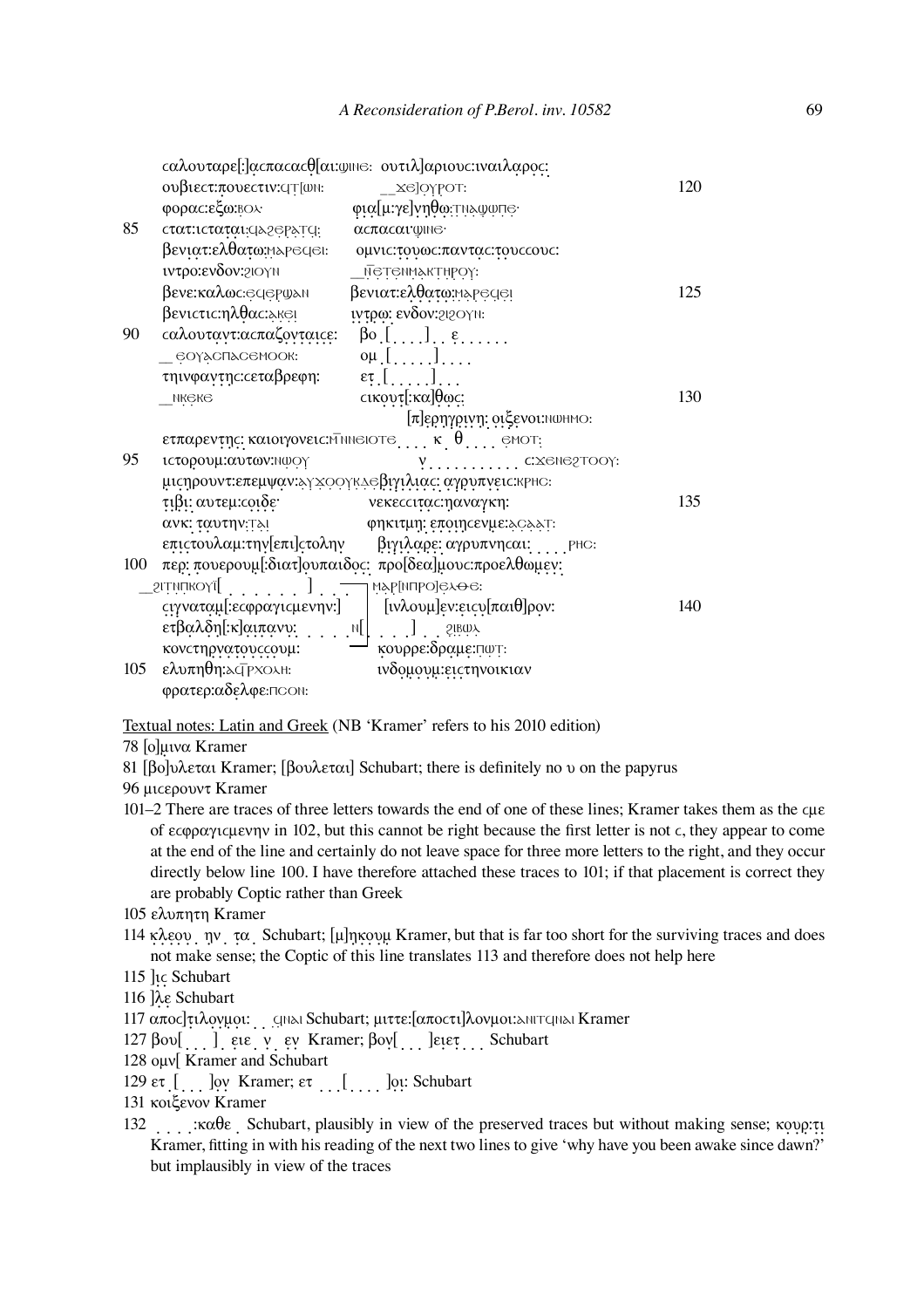- 133 This line ought to contain Latin and Greek terms for 'from dawn', as that is the meaning of the Coptic, but it is surprisingly difficult to restore. Schubart proposed αιναπει: αβας, which makes no sense, while Kramer made excellent sense with μανη: ημερας, which however cannot be reconciled with the preserved traces
- 141 [ ̣ ̣ ]̣ νυν Kramer and ̣ ̣ ̣ ̣ ομη: Schubart, but this line should be Coptic
- 143 The Latin looks line ινδιαμουμ

#### Textual notes: Coptic (NB 'Kramer' refers to his 2010 edition)

- 71 λαθείνες Kramer and Schubart, as required by the sense, but the last letter is indubitably *Ν*
- 73 Kramer suggests that ΡΟΔΕΠ[ΙΜΑ:] is scribal error for ΕΡΟΔ ΕΠΙΜΑ
- 74 *AICHTIECTI* Schubart
- 79–80 Schubart suggests that the Coptic was omitted here because it would be identical to the Greek
- 84 Kramer suggests that  $B\alpha\lambda$  is scribal error for  $\epsilon B\alpha\lambda$
- 87 Kramer suggests that ϩⲓⲟⲩⲛ is scribal error for ϩⲓϩⲟⲩⲛ
- 88 Schubart suggests that  $e$ α $e$ ΡωλΝ is scribal error for  $e$ α $e$ ΡωλΥ
- 91 COYΛΟΓΙΑΣΘΗΣΟΟΚ Schubart: ΘΟΥ- Kramer following Brunsch, who suggests that ΘΟΥΛΟΓΙΑΣΘΗΣΟΟΚ is scribal error for  $\epsilon \gamma$ -, though no error need have occurred as Rachel Mairs informs me that  $\epsilon \in \gamma$ - is also a valid beginning for this word
- 94 Kramer reads MINGUTE: and suggests that a second **N** should be supplied, but it is clearly present on the papyrus
- 96 Schubart suggests that λγχοργκαθ is scribal error for λγχοργη λικαθείς, but this cannot be right as it conflates two verbs for 'send',  $\chi$   $\sim$   $\chi$  and  $\chi$ N $\chi$ ; the reading of the papyrus is fine as it stands
- 99 Schubart suggests that the Coptic was omitted here because it would be identical to the Greek
- 101 Other editors take this line as complete before the break, but that requires fitting the three traces at its end into the Greek of 102, which as noted above does not work
- 103 Kramer reads λγω λιΜ[ΜΑΤΘ], which would be scribal error for MΜΑΤΘ (thus Schubart) or for ΘΜΑΤΘ, both of which mean 'very' and thus would fit the context well; but unfortunately the last letter is indubitably *N* rather than *M*. The traces before the *N* are less clear, but there is enough to see that they too are a poor match for the rest of the restoration; in particular the traces that resemble ⲱ occur at the beginning of the word. Moreover the word probably ended with the **N**, as although there is a break one can see the remains of a curved vertical line dividing the columns, and this occurs directly after **N**
- 109Ñ *O*YIW Schubart, with a note suggesting scribal error for Ñ *O O* ∴ but N O Y O W Kramer, based on Brunsch's point that the expected form here would be ΝΟΥΟΘΙΦ; in fact either ΝΟΥΘΙΦ or ΝΟΥΟΘΙΦ would be correct Coptic here, but neither is possible because there is not enough space. The traces look like  $\overline{N}$
- 110 Schubart suggests that the Coptic was omitted here because it would be identical to the Greek
- 114 MNNCλ 2λ2 Kramer; none of the letters is really legible, but one can see where they are, and there is not enough space for the extra letter in Kramer's version. Schubart suggests that this is what was intended by the scribe but that a letter was accidentally omitted
- 121 Kramer suggests that τηλαψωπe is scribal error for τημλαψωπe, and Schubart suggests scribal error for ⲧⲓⲛⲁϣⲱⲡⲉ, but the singular (which is clearly needed here) should actually be ϯⲛⲁϣⲱⲡⲉ, so Rachel Mairs suggests that the initial  $\tau$  is an error for  $\tau$
- 124 Brunsch suggests that NETENMARTHPOY is scribal error for NETENMMARTHPOY
- 131 ⲛϣⲙⲙⲟ Kramer (with suggestion that this is scribal error for ⲛⲛϣⲙⲙⲟ) and Schubart, but the papyrus very clearly has NOHMO, which must be scribal error
- 132 The traces look very much like  $\epsilon$ мот: (or  $\epsilon$ мот $\epsilon$ ), but there is no such word; Schubart read  $\epsilon$ мот: meaning 'grace, gift, give thanks', which would have to go with the preceding lines ('as the foreigners give thanks'?), while Kramer disregarded the preserved traces entirely to read ⲁϩⲣⲟⲕ: 'why you?'. This fits very nicely with Kramer's interpretation of this and the following lines ('why have you been awake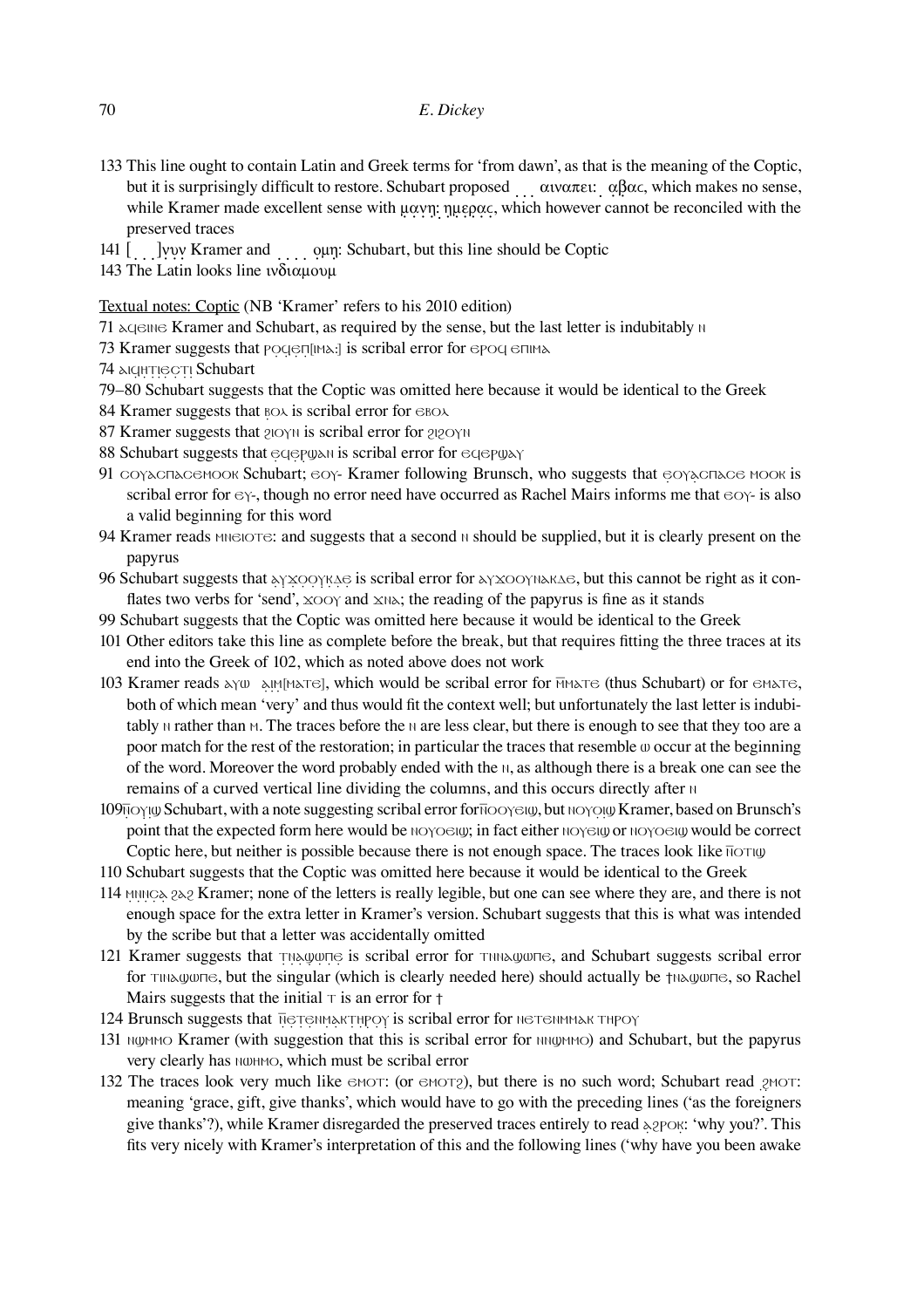since dawn?'), but as noted above that interpretation is incompatible with the preserved traces in the Latin and Greek as well

- 137 λPl PHC Kramer; λ RPHC Schubart; neither fits the traces well
- 141 Although both Kramer and Schubart read this line as Greek, it ought to be the Coptic equivalent of 'to the outside', as that is the meaning of the Latin and Greek on the previous line and this must be the Coptic version of that line. Either  $\epsilon$ ΠΒΦλ (suggested by Rachel Mairs) or 2ΙΒΦλ (suggested by Daniela Colomo) would be possible, but the latter fits the preserved traces better. Neither restoration explains the two traces to the left of the word, but these may not be part of letters at all

Clearly this text is very peculiar. How and why was it created? It bears a striking relationship to a set of Latin-Greek bilingual dialogues known as the 'colloquia of the Hermeneumata Pseudodositheana'; these colloquia mostly survive via the medieval manuscript tradition, but fragments have also been found on papyrus.7 The colloquia all share enough features in common to show that they go back to a (very distant) common ancestor, and the text on this papyrus, because of its close relationship to the colloquia, must also descend from that common ancestor. Originally, therefore, this text was bilingual in Latin and Greek, with the Latin in the Roman alphabet.

The original version of this text would also have had a different layout. In antiquity, Latin-Greek bilingual materials were normally arranged in very narrow columns, one column per language; this was true both for glossaries and for continuous texts like colloquia. The format of this papyrus, with no space between the different languages and a double point used instead to separate them, is characteristic of Greek-Coptic glossaries.<sup>8</sup> So three changes have been made to this text: the Coptic translation has been added, the Latin has been transliterated, and the layout has been altered. Who made these changes and why?

It is tempting to ascribe all three types of alteration to the same individual, a Coptic speaker who adapted a bilingual colloquium for fellow Coptic speakers; the extant papyrus could then be that adaptor's autograph manuscript. But such a simple explanation is unlikely, for the text probably has a transmission history in its trilingual form. The complex layout of the papyrus is most easily explained as being that of a copy of a pre-existing document, probably a document in which each page contained only one of the two triple columns now crowded onto each side of the surviving leaf.9

Moreover the combination of the typically Coptic layout with the poor linguistic quality of the Coptic indicates a process of transmission. Unlike the Latin and Greek, which are in reasonable condition, the Coptic is full of mistakes; it cannot be the autograph product of a native speaker but must have been either composed or copied (or both) by someone with little knowledge of the language, probably a Greek speaker.<sup>10</sup> Yet such a person would not have changed the text's layout from a typically Graeco-Latin one to a typically Coptic one, so another person, a Coptic speaker, must also have been involved in the composition or transmission of the trilingual version. The involvement of a minimum of two people indicates a transmitted text rather than the adaptor's autograph. Can we know anything more about the text's history?

One possibility is that the original adaptor was a native Coptic speaker; this person would have been responsible for both the translation and the layout, and the text would then have been copied by one or more people with little or no knowledge of Coptic. Such a scenario is surprising on several grounds. Non-Coptic copyists would have been unlikely to preserve the Coptic layout, particularly as it is very confusing, and transmission by non-Coptic copyists seems incompatible with the usual theory that the purpose of this text

<sup>7</sup> For these colloquia see Dickey (2012–15), Dionisotti (1982), Goetz (1892), and further bibliography cited therein. This fragment is most closely related to the Colloquium Montepessulanum but is clearly not identical to any of the colloquia known from other sources. This papyrus' relationship to the Hermeneumata colloquia was first observed by Schubart (1913: 27) and has also been discussed by Kramer (1983: 97, 2010: 558–9).

<sup>8</sup> See Dickey (forthcoming) and Ammirati and Fressura (forthcoming: §5).

<sup>9</sup> See Ammirati and Fressura (forthcoming: §5.2 with n. 83).

<sup>&</sup>lt;sup>10</sup> Some mistakes could be due to poor literacy rather than to poor knowledge of Coptic, but others could not. For example, in line 35 the nonsense word ⲁⲕⲟⲕ has been written where ⲁⲛⲟⲕ 'I' was clearly intended; that is not a phonetic slip.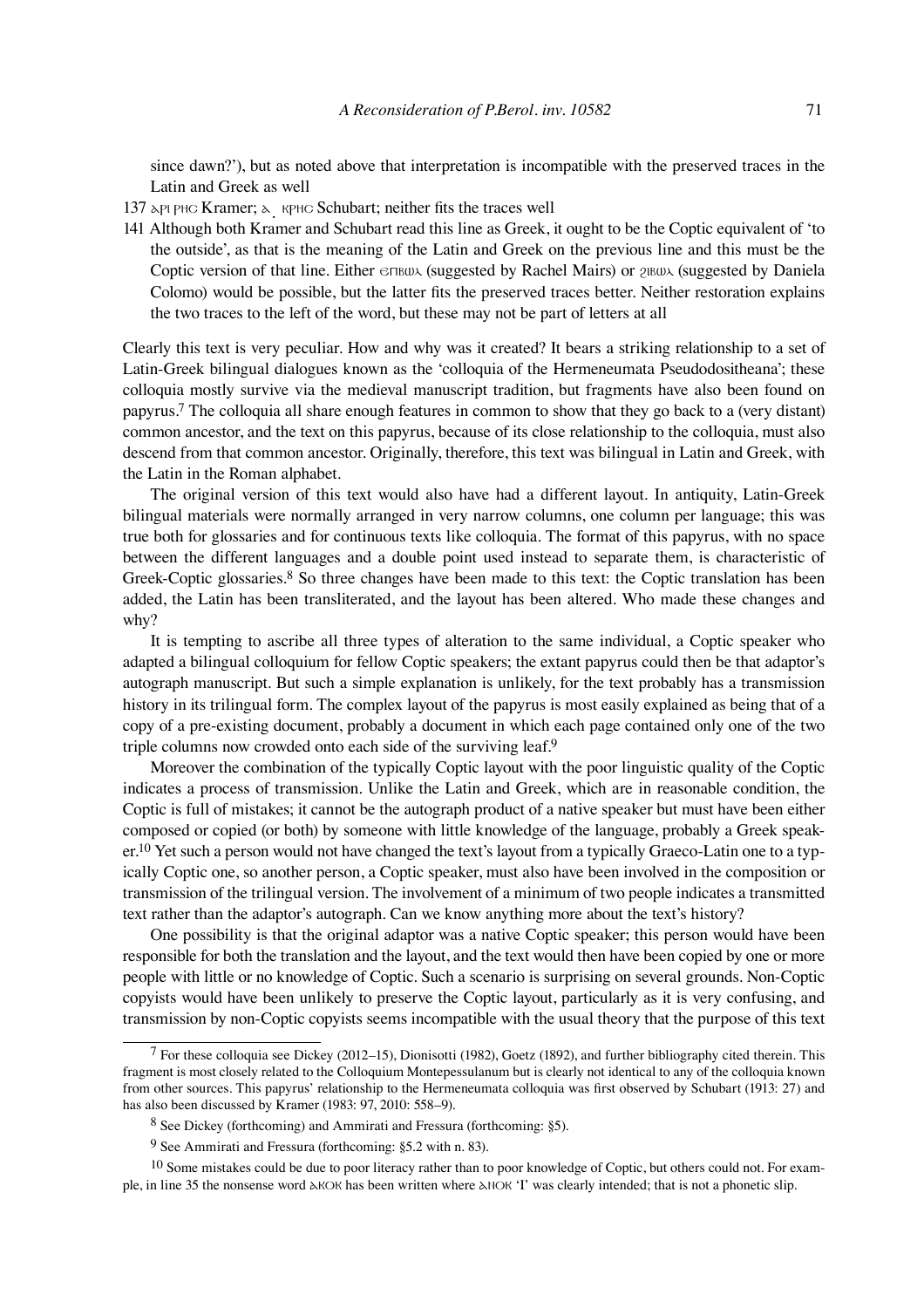was to allow Coptic speakers to learn Latin.<sup>11</sup> It is normally thought that language-learning texts were copied chiefly by language students as part of the language-learning process; rarely do such texts show signs of professional scribal work, and this papyrus certainly does not come from a professional hand. Therefore if the copyist did not already know Coptic, he was probably using the text to learn Coptic. Of course there is in principle no reason why Egyptian Greek speakers should not have learned Coptic, but Latin and Greek were higher-status languages and the existing evidence points more to learning of those languages on the part of Coptic speakers than to the reverse. Probably some native Greek speakers knew Coptic, but such knowledge is likely to have come about via close contact with Coptic speakers rather than via deliberate language learning.

The other possibility is that the original adaptor was a Greek speaker with imperfect knowledge of Coptic; on this theory the text would later have been copied by one or more Coptic speakers who changed the layout. This scenario is also surprising, for it requires Coptic-speaking copyists to have refrained from correcting the errors in Coptic introduced by the original adaptor. The easiest way to explain it is that a Greek speaker who happened to have acquired some knowledge of Coptic ended up teaching Greek and/ or Latin to monolingual Coptic speakers; he adapted a colloquium for their use by adding the Coptic column, and they then copied the result faithfully because he was the teacher and they did not want to correct him. Although this scenario is less implausible than the previous one it can hardly be endorsed with great confidence.

There is one thing of which we can be reasonably certain, however: the adaptor who added the Coptic translation was not a native Latin speaker, for the Coptic is not a translation of the Latin but rather a translation of the Greek. Although in most places the two are of course the same, sometimes the meanings of the Latin and the Greek diverge. The clearest example is in line 54, where the Latin has 'you' (*vos*) and the Greek 'us' (ἡμᾶς, a common spelling error for ὑμᾶς 'you'); 'you' makes more sense and is clearly original, but the Coptic follows the Greek and translates with 'us'.<sup>12</sup> The translator must therefore have been looking only at the Greek; it cannot be conclusively ascertained that he did not know Latin, but he clearly did not know enough Latin to pay attention to it when it would have helped him with a textual problem in the Greek.

The transliteration of the Latin was probably a separate process from the addition of the Coptic, given the lack of attention to the Latin showed by the Coptic translation. The bilingual version of this text could already have had the Latin in transliteration when the adaptor found it, for many bilingual Latin-Greek glossaries use transliterated Latin.<sup>13</sup> The background of the transliterator is difficult to establish. He knew how Latin was pronounced, for he has not simply replaced Latin letters with their Greek equivalents using a formulaic system based on the Latin spellings, but reflected the words' late antique pronunciation fairly accurately. Of course, we have no way of knowing how the Latin words were spelled before the transliteration: the original version might have contained non-standard spellings reflecting contemporary pronunciation more closely than the classical spellings would (though the fact that the Latin of the colloquia tends largely to use standard spellings, both in papyri and in medieval manuscript copies, suggests that the original spellings in this version are likely to have been fairly 'correct' as well). But the transliterator understood things that could not have been conveyed in any Roman-alphabet spelling, such as which *u* signs represented vowels and which consonants, and therefore he must have known how Latin was pronounced.14 That knowledge, however, does not necessarily make him a native speaker of Latin.

The presence of all three languages is difficult to justify on any theory of the adaptation of this text. If the adaptations were designed to make the colloquium usable by Coptic speakers who wanted to learn Latin, those Coptic speakers must not have known much Greek, since otherwise they would not have needed

<sup>11</sup> See Schubart (1913: 37) and Kramer (1983: 98).

<sup>12</sup> Cf. Schubart (1913: 35) and Kramer (1983: 97), also noting a similar mistake in line 105.

 $13$  For example, nine of the fifteen other texts in Kramer (1983) have the Latin in transliteration; for a more extensive list see Dickey (2012–15: i.7–10).

<sup>14</sup> For a detailed examination of the Latin spellings see Kramer (1983: 97–8, 103–8).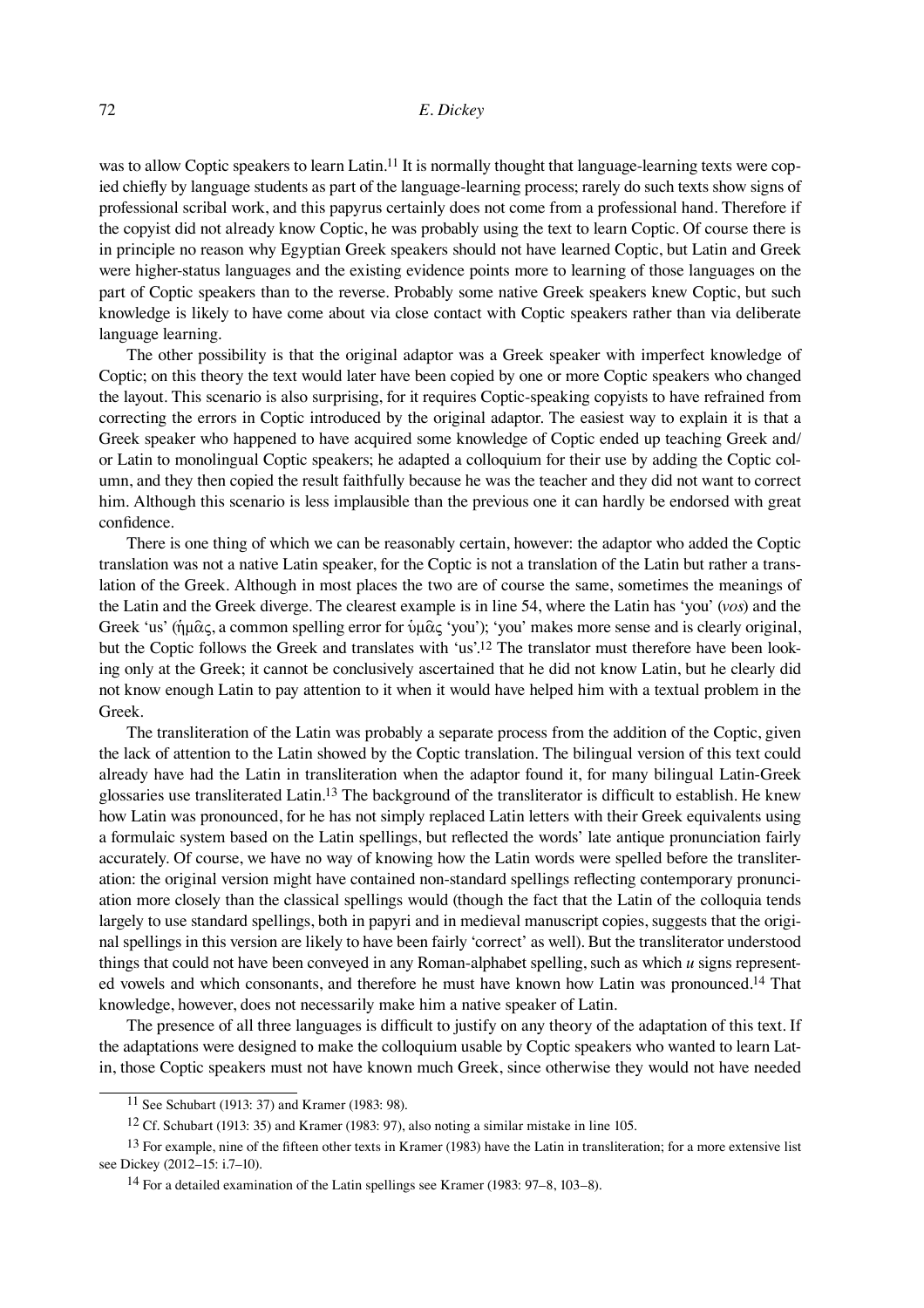a Coptic translation. But why would Coptic speakers who did not know Greek have wanted to learn Latin, and why did they copy the Greek if it was no use to them? Although Latin had attained fairly widespread currency in some parts of sixth-century Egypt, Greek was undoubtedly much more useful as a second language in the East. One can certainly concoct a setting in which Coptic speakers might have needed Latin more than Greek – for example if they wanted to sell their produce to a Roman army base whose major purchasers came from the West – but such concoctions are a bit forced, and the question of why the Greek was also copied remains. On the other hand, if the text was used by Coptic speakers to learn Greek, or by Greek speakers to learn Coptic, why did they copy the Latin? There are really only two possible explanations for the presence of all three languages: either users wanted to learn more than one language from this text, or one language was retained unnecessarily because it had originally been part of the text and subsequent copyists hesitated to remove it. Given the conservatism that is inherent in much textual transmission, I suspect the latter motivation: one of the languages was probably retained despite being irrelevant to the text's last purpose. Whence it follows, unfortunately, that we cannot be certain that the final purpose of this text was to allow Coptic speakers to learn Latin; they might have been learning Greek.

The copyists' reluctance to eliminate the redundant language may also have been prompted by an uncertainty about which words belonged to which language, since it is not at all easy to work out how the text should be divided when all three languages are in effectively the same alphabet, the three columns are squashed together, and there are occasional overruns and omissions. Modern readers, of course, share the ancients' difficulties in deciphering the text in its current form. Editors have therefore usually provided some sort of restored version to make it clearer what the text says: Schubart and Cavenaile offered restored versions of the Latin, Brunsch offered a restored version of the Coptic, and Kramer in his 2010 edition provided separate restored versions of all three languages, plus a German translation. Such separate restorations are helpful for understanding how the text of each individual language works, but the original ancient writers never intended the versions in the different languages to be read separately. Like the other colloquia, for which no trace of a monolingual existence has ever been found, this text was created as a language-learning tool and never existed in a monolingual format: it is the interaction between the different languages that is the whole point of bilingual colloquia, and that point is lost when the languages are separated.15

A more accurate reflection of the text's intended function would be provided by a restoration of the colloquium as it originally appeared, before the transliteration of the Latin, the addition of the Coptic, and the change in layout. Such a restoration is therefore presented below, together with an English translation that follows the line-by-line translation format of the original as much as possible.

|                | Latin          | Greek                      |       | Translation                  |
|----------------|----------------|----------------------------|-------|------------------------------|
|                |                |                            |       | The end of a dinner party    |
| $\mathbf{1}$   | omnibus        | πασιν                      |       | to all the (diners)          |
| $2 - 3$        | accumbentibus. | τοις ανακειμένοις.         |       | reclining.                   |
| $\overline{4}$ | si omnes       | εί πάντες                  | Host: | If all                       |
| 5              | biberint       | έπιαν                      |       | have drunk,                  |
|                | terge          | κατάμαξον                  |       | wipe                         |
|                | mensam.        | την τράπεζαν.              |       | the table.                   |
|                | adponite       | $\theta$ έτε <sup>16</sup> |       | Put                          |
|                | in medium $17$ | είς τὸ μέσον               |       | amongst us                   |
| 10             | candelabras,   | τὰ[ς λυχνί]ας,             |       | the candlesticks/lampstands, |

Restored version of the colloquium:

 $17$  μενδιουμ pap.

<sup>&</sup>lt;sup>15</sup> For composition in this format and its implications for our understanding of this text see Dickey (forthcoming). 16 θεται pap.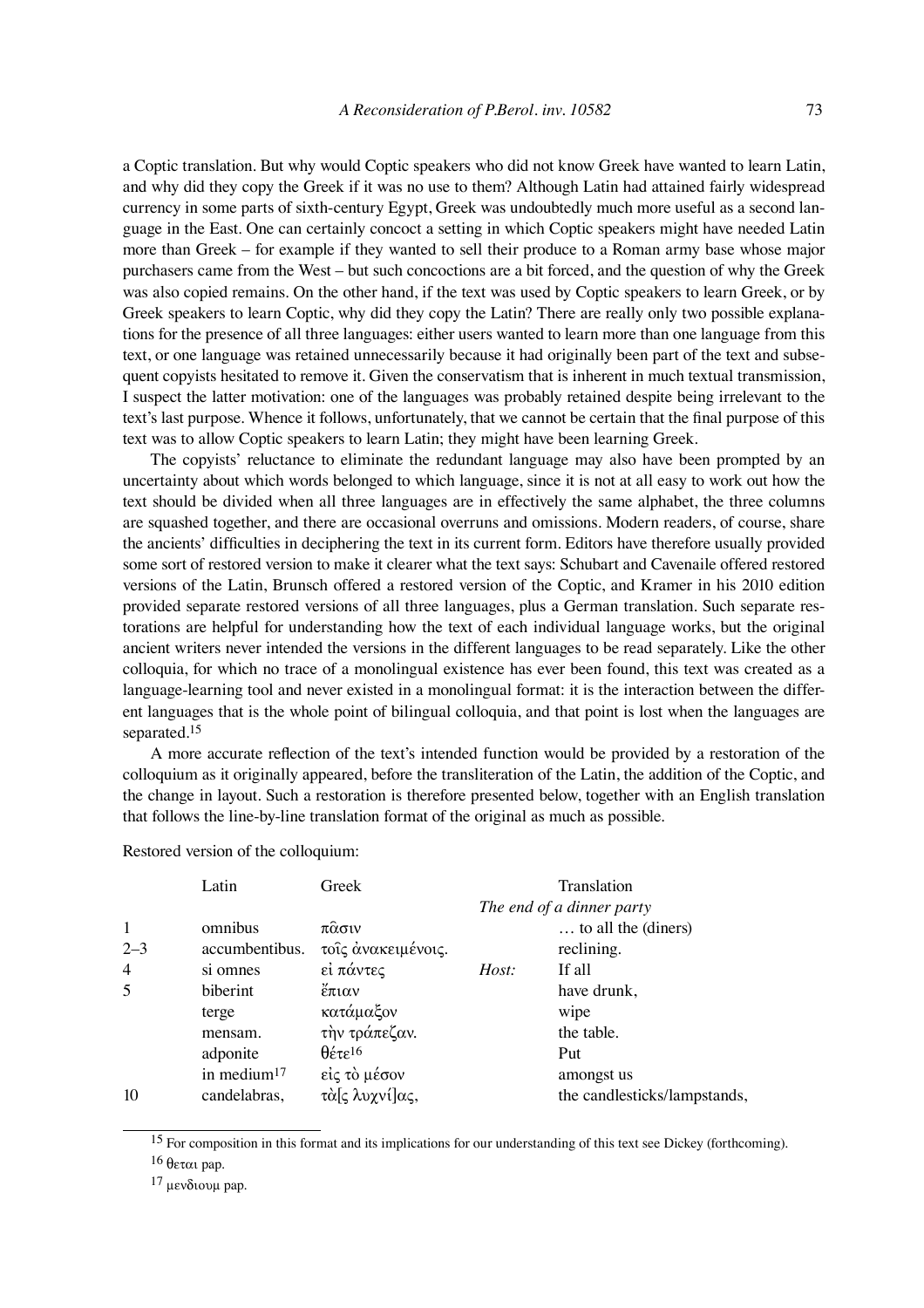|           | et accendite <sup>18</sup>     | κ[αι ανάψ]ατε <sup>19</sup>                                |           | and light                      |
|-----------|--------------------------------|------------------------------------------------------------|-----------|--------------------------------|
|           | lucernas.                      | $\lambda$ ov $[$ ].                                        |           | the lamps.                     |
|           | diluce.                        | φώτ[ισον]. <sup>20</sup>                                   |           | Give us light!                 |
|           | date nobis                     | δότε [ημιν]                                                |           | Give us                        |
| 15        | bellaria,                      | τραγήματα,                                                 |           | sweets (and)                   |
|           | unguentum.                     | μύρον.                                                     |           | unguent.                       |
|           | dicite                         | εἴπατε                                                     | Guests:   | Say,                           |
|           | omnes                          | πάντες                                                     |           | all of you,                    |
|           | 'feliciter!'                   | 'εύτυχώς!'                                                 |           | 'Good luck!'.                  |
| 20        | bene nos                       | καλώς ήμας                                                 |           | You have entertained us well   |
|           | accepisti                      | έδ[έξω]                                                    |           |                                |
|           | et regaliter,                  | καὶ βασ[ιλικῶ]ς,                                           |           | and royally,                   |
|           | ut tibi                        | ώς σοὶ                                                     |           | as befits you [Gk: as          |
|           | decet.                         | άρέσκει.                                                   |           | pleases you].                  |
| 25        | ne quid $21$                   | μήτι                                                       | Host:     | Do you                         |
|           | vultis                         | βούλεσθε <sup>22</sup>                                     |           | want                           |
|           | hic dormire,                   | ένταύθα κοιμηθήναι,                                        |           | to sleep here,                 |
|           | quod sero est?                 | ότι όψέ έστιν;                                             |           | because it is late?            |
|           | et in hoc <sup>23</sup>        | και έν τούτω                                               | Guests:   | For this too                   |
| 30        | gratias                        | χάριτας                                                    |           | we are grateful,               |
|           | habemus,                       | έχομεν,                                                    |           |                                |
|           | ut iussisti.                   | ώς κ[εκέλευκας].                                           |           | as you ordered. <sup>24</sup>  |
|           | quod vos                       | ὃ ὑμεΐς                                                    | Host:     | Whatever you                   |
|           | vultis:                        | βούλεσθε·                                                  |           | want:                          |
| 35        | ego meum                       | έγὼ τὸ ἐμὸν                                                |           | I have done my (duty).         |
|           | feci.                          | έποίησα. <sup>25</sup>                                     | Host to   |                                |
|           | accendite                      | άνάψατε <sup>26</sup>                                      | servants: | Light                          |
|           | lucer[n]as                     | τούς λύχνου[ς]                                             |           | the lamps                      |
| $39 - 40$ |                                | et prosequamini <sup>27</sup> και προπέμψατε <sup>28</sup> |           | and accompany them home,       |
| 41        | omnes.                         | πάντες.                                                    |           | all of you!                    |
|           |                                |                                                            |           | General conversational phrases |
| 42        | Sermo                          | Όμιλία                                                     |           | Daily conversation:            |
| 43        | co[tidia]nus:                  | καθημερινή·                                                |           |                                |
| $45 - 6$  | quid facimus,                  | τί ποιούμεν,                                               | $A$ :     | What (shall) we do,            |
| 47        | frater?                        | άδελφέ;                                                    |           | brother?                       |
|           | $18$ ακκεντιδε pap.            |                                                            |           |                                |
|           | <sup>19</sup> [αναψ] αται pap. |                                                            |           |                                |

20 φωθ[ισον] pap.

21 νηκοιιδ pap.

22 βουλεσθαι pap.

23 εστινοκ pap.

 $^{24}$  Schubart (1913: 33) and Kramer (2010: 565) both interpret this as meaning that the guests gratefully decline the offer. They are probably right, but another possibility is that line 32 provides an alternative to lines 30–31, as 53–4 provide an alternative to 51–2; in that case 32 may be an acceptance. The reference to an order is metaphorical; the closest English equivalent might be 'if you insist'.

25 εποιησας pap.

26 αναψαται pap.

27 προσεκουαμινο pap.

28 προπεμψαται pap.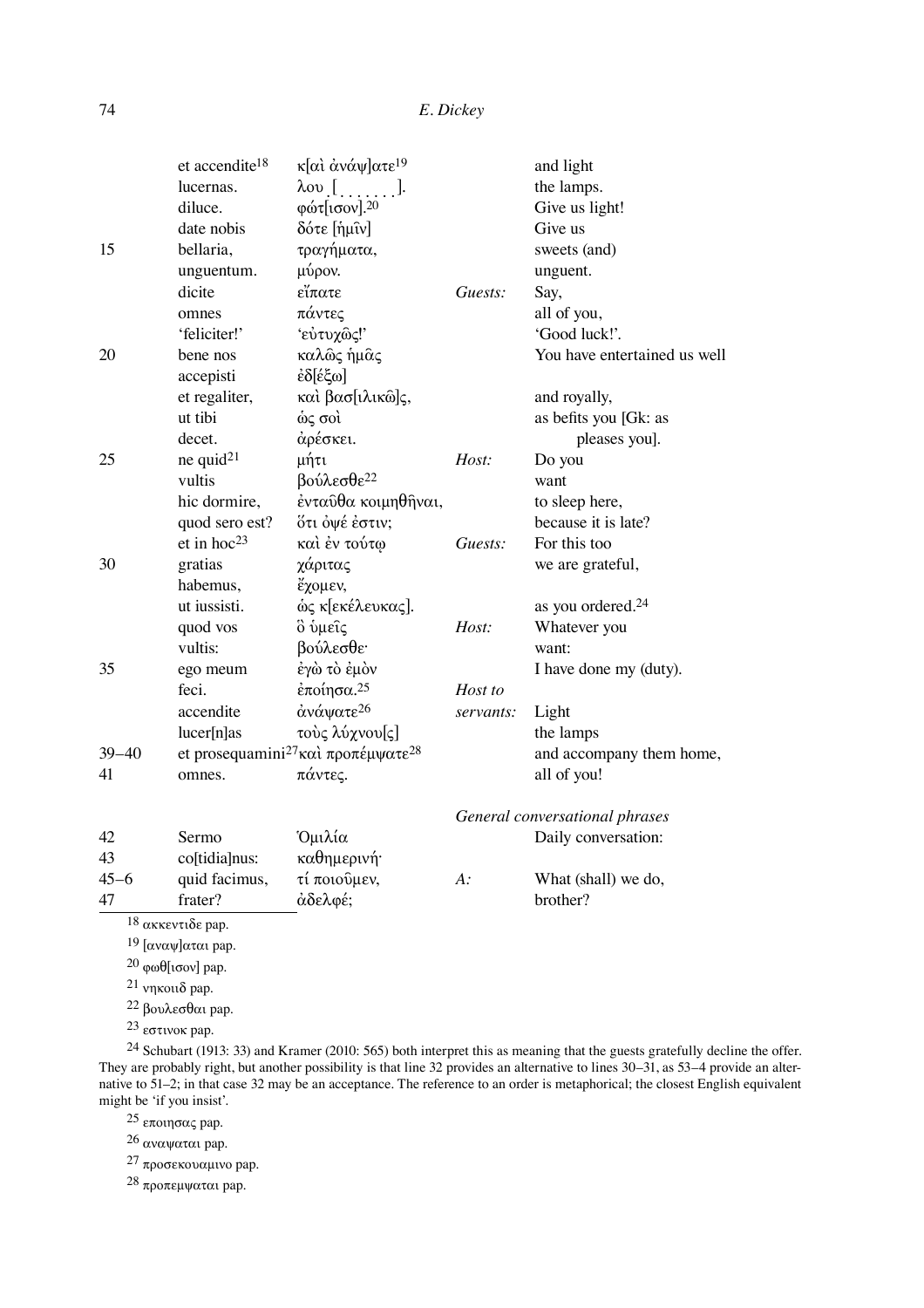| 48<br>50 | $[i]$ be $[nt]$ er te<br>video. | ήδέως σε<br>$\dot{\rho}$ ρω $\dot{\omega}$ . |                        | I am glad to see you.                    |
|----------|---------------------------------|----------------------------------------------|------------------------|------------------------------------------|
|          | et ego te, $29$                 | κάγὼ σέ,                                     |                        | $B$ (if sing.): And I (to see) you,      |
|          | domine.                         | δέσποτα.                                     |                        | sir.                                     |
|          | et nos                          | και ήμεις                                    |                        | (if plural): And we (to see)             |
|          | VOS.                            | $\hat{\mathbf{v}}$ μας. 30                   |                        | you.                                     |
|          |                                 |                                              |                        | A messenger's arrival                    |
| 55       | nesc[io]                        | ούκ οἶδα                                     | Master:                | Someone <sup>31</sup>                    |
|          | quis                            | τίς                                          |                        |                                          |
|          | ostium <sup>32</sup>            | τὴν θύραν                                    |                        | is knocking at the door;                 |
|          | pulsat;                         | κρούει·                                      |                        |                                          |
|          | exito <sup>33</sup>             | $\ddot{\epsilon}$ ξελθ[ε]                    |                        | go                                       |
| 60       | cito foras                      | ταχέως ἔξω                                   |                        | out quick                                |
| 62       | et disce                        | και μάθε                                     |                        | and find out                             |
| 64       | [qu]is est,                     | τίς [έσ]τιν,                                 |                        | who it is,                               |
| 65       | aut qu[em]                      | η τίνα                                       |                        | or who                                   |
| 66       | [petit].                        | [άναζητεί].                                  |                        | he's looking for.                        |
| 68       | [a]b Aurelio                    | άπ' Α[ύρ]ηλίου                               | Servant:               | He has come from Aurelius; <sup>34</sup> |
| 69       | venit;                          | <b>ηλθεν</b>                                 |                        |                                          |
| 70       | [nuntiu]m                       | φάσιν                                        |                        | he brought a message.                    |
|          | [tuli]t.                        | ήνεγκεν.                                     |                        |                                          |
|          | c[la]ma                         | κάλεσον                                      | Master:                | Call                                     |
|          | illum hic.                      | αύτον έν[τ]αύθα.                             |                        | him here.                                |
|          | quid est, 35                    | τί έστιν,                                    | <i>(to messenger):</i> | What is it,                              |
| 75       | puer?                           | $\pi$ ai;                                    |                        | boy?                                     |
|          | quid                            | τί                                           |                        | What                                     |
|          | nuntias <sup>36</sup> ?         | άναγγέλλε[ις]; <sup>37</sup>                 |                        | do you have to say?                      |
|          | [om]nia                         | πάντα                                        |                        | Is everything                            |
|          | bene?                           | καλῶς;                                       |                        | all right?38                             |
|          |                                 |                                              | A visitor's arrival    |                                          |
| 80       | <b>Maximus</b>                  | Μάξιμός                                      | Servant:               | Maximus                                  |

29 ετεγωδη pap.

30 ημας pap.

31 Kramer (2010: 565) takes this as 'I don't know who is knocking', which would of course work better for the Greek. But the Latin would most naturally be interpreted as 'someone', and 'someone' makes more sense in context. The Greek of this colloquium is often a literal reflection of the Latin (not necessarily because it was composed by a non-native speaker of Greek, but more likely because a literal translation was more useful for Latin learners), as in line 19 and 70–71, and this line is probably another example of that practice. See Schubart (1913: 36) and Kramer (1983: 97).

32 οστισουμ pap.

33 εξιειτο pap.

34 This and *Maximus* in 80 are generic names, like 'John Doe' (cf. Schubart p. 34).

35 κοιιδ᾿εστ pap.

36 νουϊτιας pap.

<sup>37</sup> αναγγελε[ις] pap., perhaps intending the future αναγγελεῖς.

38 Schubart (1913: 33) and Kramer (2010: 565) make lines 78–9 the beginning of the messenger's reply, i.e. 'Everything is fine  $\ldots$ . But this passage is closely related to a passage in the Colloquium Montepessulanum (section 4; see Dickey 2012–15: vol. 2 or Goetz 1892: 655), and there these words are clearly the end of the question to the messenger rather than the beginning of his reply.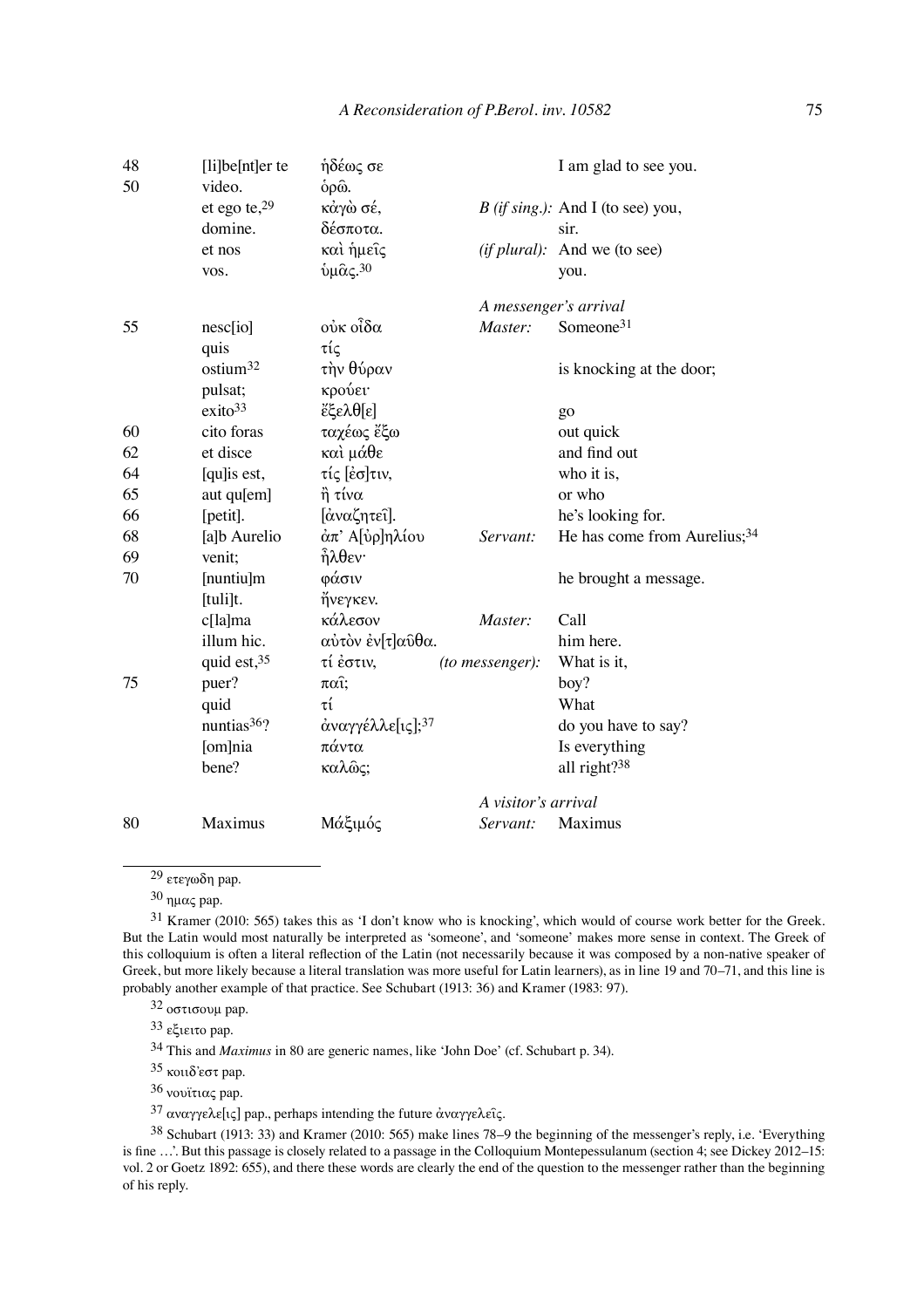|           | te vult $39$                             | σε [β]ούλεται <sup>40</sup>                    |                   | wants to greet you.              |
|-----------|------------------------------------------|------------------------------------------------|-------------------|----------------------------------|
|           | salutare.                                | άσπάσασθ[αι].                                  |                   |                                  |
|           | ubi est?                                 | πού έστιν;                                     | Master:           | Where is he?                     |
|           | foras                                    | čξω                                            | Servant:          | He's standing outside.           |
| 85        | stat.                                    | ίσταται.                                       |                   |                                  |
|           | veniat                                   | έλθάτω                                         | Master:           | Let him come in.                 |
|           | intro.                                   | ένδον.                                         |                   |                                  |
|           | bene                                     | καλῶς                                          |                   | Welcome!                         |
|           | venisti. <sup>41</sup>                   | $\hat{\eta} \lambda \theta \alpha \varsigma$ . |                   |                                  |
| 90        | salutant                                 | άσπάζονταί <sup>42</sup>                       | Visitor:          | The children send you greetings, |
| 92        | te infantes,                             | σε τὰ βρέφη,                                   |                   |                                  |
| 94        | et parentes                              | και οί γονείς                                  |                   | and so do their parents.         |
| 95        | istorum.                                 | αύτων.                                         |                   |                                  |
|           | miserunt                                 | έπεμψάν                                        |                   | They sent                        |
|           | tibi autem                               | σοι δέ                                         |                   | you                              |
|           | hanc                                     | ταύτην                                         |                   | this                             |
|           | epistulam                                | την [έπι]στολην                                |                   | letter                           |
| 100       | per puerum                               | διά του παιδός                                 |                   | via the servant,                 |
| 102       | signatam:                                | [εσφραγισμένην]·                               |                   | sealed:                          |
| 103       | et valde                                 | [κ]αὶ πάνυ                                     | Letter:           | I have been greatly              |
| $104 - 5$ | consternatus sum,                        | $\dot{\epsilon} \lambda$ υπήθην, <sup>43</sup> |                   | upset,                           |
|           | frater,                                  | άδελφέ,                                        |                   | brother,                         |
|           | quod                                     | ὄτι                                            |                   | because                          |
|           | multo                                    | πολλφ                                          |                   | for a long time                  |
|           | tempore                                  | τῷ χρόνῳ                                       |                   |                                  |
| 110       | litteras                                 | γράμματα                                       |                   | I have not received letters      |
|           | a te                                     | άπό σου                                        |                   | from you.                        |
|           | non accepi.                              | ούκ ἔλαβον.                                    |                   |                                  |
|           | post multum                              | μετά πολύν                                     |                   | After [so] much time,            |
|           | $\overline{?}$                           |                                                |                   |                                  |
| 115       | ergo                                     | τοιγάρτοι                                      |                   | therefore,                       |
|           | tempus                                   | [χρόν]ον                                       |                   |                                  |
|           | mitte m[ihi]                             | [άπόσ]τειλόν <sup>44</sup> μοι                 |                   | send me                          |
|           | [epistula]m,                             | έπιστολήν,                                     |                   | a letter,                        |
| 119       | [ut hil]arius                            | ἵνα ἱλαρὸς                                     |                   | to make me happy!                |
| 121       | fia[m.]                                  | $[γε]νηθω$ .                                   |                   |                                  |
| 122       | $\langle$ saluta $\rangle$ <sup>45</sup> | άσπασαι                                        |                   | Give my greetings to             |
| 123       | omnis tuos.                              | πάντας τοὺς σούς.                              |                   | all your household.              |
|           |                                          |                                                | Fragmentary scene |                                  |
| 125       | veniat                                   | έλθάτω                                         |                   | Let him come                     |
|           | intro.                                   | ένδον.                                         |                   | in.                              |
|           | $\overline{\mathcal{L}}$                 |                                                |                   |                                  |

39 βουλ pap.

 $40$  [β]ολεται pap.

41 βενιστις pap.

<sup>42</sup> The papyrus has σε here as well as on the next line.

 $43$  ελυπηθη pap.

44 [αποσ]τιλον pap.

45 The Latin is missing from the original here.